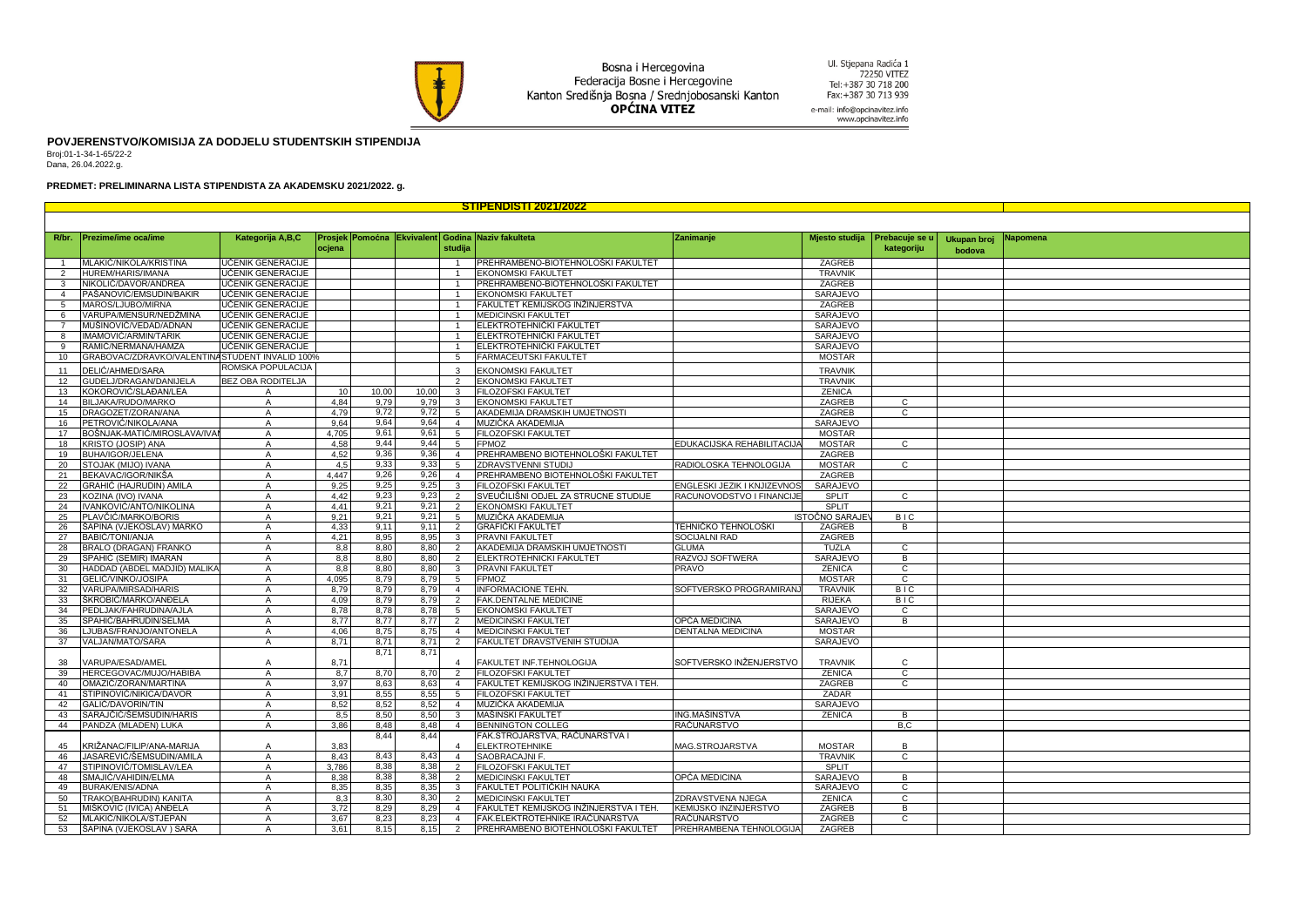| 54         | MUJEZINOVIĆ/NIHAD/ELMA                            | B                                |       |              |                          |                                  | <b>MAŠINSKI FAK</b>                                | ING.MAŠINSTVA                             | ZENICA                            | С                   |                |  |
|------------|---------------------------------------------------|----------------------------------|-------|--------------|--------------------------|----------------------------------|----------------------------------------------------|-------------------------------------------|-----------------------------------|---------------------|----------------|--|
| 55         | ŠTRBAC/MIJO/ANDRIJA                               | B                                |       |              |                          |                                  | TEHNIČKO VELEUČILIŠTE                              | <b>STUDIJ ELEKTROTEHNIKE</b>              | ZAGREB                            | $\overline{c}$      |                |  |
| 56         | TRAKO/ELVEDIN/RIJAD                               | $\overline{B}$                   |       |              |                          |                                  | FAK.INFOR.TEHNOLOGIJA                              | SOFTVERSKI ING.                           | <b>MOSTAR</b>                     | A <sub>IC</sub>     |                |  |
| 57         | MUJKANOVIĆ/HASAN/HAMZA                            | B                                | 7,7   |              |                          |                                  | POLITEHNIČKI FAK.                                  | SOFTVERSKI ING.                           | <b>ZENICA</b>                     | $\overline{c}$      |                |  |
| 58         | ČIŠIĆ/EDIN/HUSEIN                                 | B                                | 7,3   |              |                          |                                  | POLITEHNIČKI FAK.                                  | SOFTVERSKI ING.                           | <b>ZENICA</b>                     | $\mathsf{C}$        |                |  |
| 59         | SPAHIĆ//AVDO/KERIM                                | B                                |       |              |                          |                                  | POLITEHNIČKI FAK.                                  | SOFTVERSKI ING.                           | <b>ZENICA</b>                     | $\mathsf{C}$        |                |  |
| 60         | KADIĆ/MEHMED/HARUN                                | B                                |       |              |                          |                                  | POLITEHNIČKI FAK.                                  | SOFTVERSKI ING.                           | <b>ZENICA</b>                     |                     |                |  |
| 61         | AHMIĆ/ELVEDIN/DŽENETA                             | B                                |       |              |                          |                                  | ELEKTROTEHNIČKI FAKULTET                           | RAČUNARSTVO                               | SARAJEVO                          | $\mathsf{C}$        |                |  |
| 62         | IVANČIĆ/IVICA/GABRIJELA                           | B                                | 4.09  |              |                          |                                  | <b>MEDICINSKI FAKULTET</b>                         | OPĆA MEDICINA                             | <b>MOSTAR</b>                     | $\mathsf A$         |                |  |
| 63         | TRAKO/ELMIRA/HALIMA                               | B                                |       |              |                          |                                  | <b>MEDICINSKI FAKULTET</b>                         | OPĆA MEDICINA                             | <b>ZENICA</b>                     | $\mathsf{C}$        |                |  |
| 64         | KABLAR/ADIS/AMILA                                 | B                                |       |              |                          |                                  | <b>MEDICINSKI FAKULTET</b>                         | OPĆA MEDICINA                             | <b>ZENICA</b>                     | $\mathbf{C}$        |                |  |
| 65         | JAŠAREVIĆ/SENAD/MERIMA                            | B                                |       |              |                          |                                  | <b>MEDICINSKI FAKULTET</b>                         | OPĆA MEDICINA                             | <b>ZENICA</b>                     | $\mathsf{C}$        |                |  |
| 66         | VIDIĆ/VITOMIR/MARIJA                              | B                                |       |              |                          |                                  | <b>MEDICINSKI FAKULTET</b>                         | OPĆA MEDICINA                             | <b>MOSTAR</b>                     | $\mathsf{C}$        |                |  |
|            |                                                   |                                  |       |              |                          |                                  |                                                    | MULTIMEDIA, OBLIKOVANJE I                 |                                   |                     |                |  |
| 67         | 3ELIĆ/NENAD/ERIKA                                 | B                                | 3,73  |              |                          |                                  | SVEUČILIŠTE SJEVER                                 | PRIMJENA                                  | VARAŽDIN                          | C                   |                |  |
| 68         | GELIĆ/NENAD/EDITA                                 | B                                | 3,86  |              |                          |                                  | SVEUČILIŠTE SJEVER                                 | MULTIMEDIA, OBLIKOVANJE I F               | VARAŽDIN                          | $\mathsf{C}$        |                |  |
|            |                                                   |                                  |       |              |                          |                                  |                                                    | MEĐUNARODNI ODNOSI I                      |                                   |                     |                |  |
| 69         | PETROVIĆ/MIROSLAV/MIRNA                           | B                                |       |              |                          |                                  | RUSKI UNIVERZITET PRIJATELJSTVA NARODA             | <b>DIPLOMACIJA</b>                        | <b>MOSKVA</b>                     | C                   |                |  |
| 70         | PETRUŠIĆ/ANTE/DORIS                               | B                                | 3,677 |              |                          |                                  | SVEUČILIŠTE U RIJECI, ODJEL MATEMATIKE             | <b>MATEMATIKA I FIZIKA</b>                | <b>RIJEKA</b>                     | $\overline{A}$      |                |  |
| 71         | MATIJANIĆ/ZVONKO/JURICA                           | B                                |       |              |                          |                                  | FAK.STROJ.RAČUN. I ELEKTROTEH.                     | MAG.RAČUNARSTVA                           | <b>MOSTAR</b>                     | $\mathbf{C}$        |                |  |
| 72         | PETROVIĈ/FRANE/MAJA                               | В                                | 3,69  |              |                          |                                  | FARMACEUTSKI FAKULTET                              | MAG.FARMACIJE                             | <b>MOSTAR</b>                     | A                   |                |  |
| 73         | ŽABIĆ/ALOJZ/MARIJA                                | B                                |       |              |                          |                                  | <b>FARMACEUTSKI FAKULTET</b>                       | MAG.FARMACIJE                             | SARAJEVO                          | C                   |                |  |
| 74         | GUDELJ/DRAGAN/ANTONELA                            | В                                |       |              |                          |                                  | FAK.STROJ.RAČUN. I ELEKTROTEH.                     | ING.STROJARSTVA                           | <b>MOSTAR</b>                     | C                   |                |  |
| 75         | KRIŽANAC/IVE/ANTONIO                              | В                                | 3,18  |              |                          |                                  | FAK.STROJ.RAČUN. I ELEKTROTEH.                     | ING.STROJARSTVA                           | <b>MOSTAR</b>                     | C                   |                |  |
| 76         | MUJEZINOVIĆ/MENSURA/AMIRA                         | В                                | 7,4   |              |                          |                                  | POLITEHNIČKI FAK.                                  | ING.GRAĐEVINE                             | ZENICA                            | C                   |                |  |
| 77         | ZUKAN/ALMIRA/AMINA                                | В                                | 7,4   |              |                          |                                  | POLITEHNIČKI FAK                                   | ING.GRAĐEVINE                             | ZENICA                            | C                   |                |  |
| 78         | OMAZIĆ/DAVOR/PETRA                                | В                                |       |              |                          |                                  | FAK.GRAĐ., ARHIT. I GEODEZIJE                      | ING.GRAĐEVINE                             | <b>SPLIT</b>                      |                     |                |  |
| 79         | BUHA/ILIJA/MATIJA                                 | B                                | 3,1   |              |                          |                                  | FAK.ELEKTR.STROJARS. I BRODOGR.                    | ING.ELEKTROTEHNIKE                        | SPLIT                             | A                   | #REF!          |  |
| 80         | LJUBAS/DANKO/DARIO                                | B                                | 2,9   |              |                          |                                  | FAK.ELEKTROTEHNIKE I RAČU.                         | ING.ELEKTROTEHNIKE                        | ZAGREB                            |                     |                |  |
| 81         |                                                   |                                  |       |              |                          |                                  | MAŠINSKI FAK                                       |                                           |                                   |                     |                |  |
|            | HERCEGOVAC/MUHAMED/EMINA                          | В                                |       |              |                          |                                  |                                                    | ING.DIZAJN                                | ZENICA                            | C                   |                |  |
| 82         | IKIĆ/NEBOJŠA/MIHAELA                              | В                                |       |              |                          |                                  | FAK.GRAD., ARHIT. I GEODEZIJE                      | ING.ARHITEKTURE                           | <b>MOSTAR</b>                     | C                   |                |  |
| 83         | FILIPOVIĆ/DRAGE/ANA                               | В<br>B                           | 7,69  |              |                          |                                  | ARHITEKTONSKI FAK.                                 | <b>ING.ARHITEKTURE</b>                    | SARAJEVO                          | С                   |                |  |
| 84         | ANDRIĆ/DRAGAN/DORIA                               |                                  | 3,42  |              |                          |                                  | FARMACEUTSKI FAKULTET                              | <b>FARMACEUT</b>                          | <b>MOSTAR</b>                     | С                   |                |  |
| 85         | DRMIĆ/MIROSLAV/ENA                                | В                                | 2,88  |              |                          |                                  | FAK.STROJ.ELEKT. I BRODOGRADNJE                    | ELEKTROTEHNIKA I INF.TEHNO                | SPLIT                             | C                   |                |  |
| 86<br>87   | /IDOVIĆ/ZDENKO/ENA                                | В<br>$\overline{B}$              | 3,39  |              |                          |                                  | FILOZOFSKI FAK.                                    | DIPL.LOGOPED                              | <b>MOSTAR</b>                     |                     |                |  |
| 88         | DUJMIĆ/DRAŽEN/LUCIJA                              |                                  |       |              |                          |                                  | <b>GRAĐEVINSKI FAKULTET</b>                        | ARHITEKTURA                               | <b>MOSTAR</b>                     | $\overline{c}$      |                |  |
| 89         | HADDAD/ABEDEMAGID/AMINA<br>GREBENAR/SMILJAN/PETRA | $\overline{c}$<br>$\overline{c}$ |       | 3,33         |                          | 3<br>$\overline{3}$              | MAŠINSKI FAKULTET<br><b>FARMACEUTSKI FAK</b>       | ING.MAŠINSTVA<br>FARMACEUT                | <b>ZENICA</b><br><b>TRAVNIK</b>   | $\overline{B}$<br>B | 97,00<br>94,00 |  |
| 90         | HUREM/ALADIN/AJNA                                 |                                  | 8,52  | 8,52         | 8,52                     | $\overline{1}$                   | MAŠINSKI FAKULTET                                  | ING.MAŠINSTVA                             | <b>ZENICA</b>                     | B                   | 93,00          |  |
| 91         | SMAJIĆ/SAUDIN/MERJEMA                             | C<br>$\mathsf{C}$                |       | 3,33<br>3.33 |                          | $\overline{4}$                   | <b>FILOZOFSKI FAKULTET</b>                         |                                           | <b>ZENICA</b>                     |                     | 93.00          |  |
|            |                                                   |                                  |       |              |                          |                                  |                                                    | <b>FARMACEUT</b>                          |                                   |                     |                |  |
| 92         | GREBENAR/SMILJAN/IVONA<br>REĐIĆ/ĐENAN/VELIDA      | C<br>C                           |       | 3,33         |                          | $\overline{1}$                   | FARMACEUTSKI FAK.<br>PMF, BIOHEMIJA I FIZIOLOGIJA  |                                           | <b>TRAVNIK</b><br><b>SARAJEVO</b> | B                   | 92,00          |  |
| 93         |                                                   | C                                |       | 3.33<br>8.85 |                          |                                  |                                                    |                                           | <b>MOSTAR</b>                     |                     | 92.00          |  |
| 94         | STOJAK/MIRO/PAULA<br>GRABOVAC/ZDRAVKO/NEVEN       | C                                | 4.14  |              | 8,85                     | 3                                | PRAVNI FAKULTET<br>FAK.ZDRAVSTVENIH STUDIJA        |                                           | <b>MOSTAR</b>                     | A                   | 92.00          |  |
| 95         |                                                   |                                  |       | 3,33         |                          | 2                                |                                                    |                                           |                                   |                     | 91.00          |  |
| 96         | TRAKO/ELVIR/HALIMA                                | C                                |       | 3,33         |                          | $\overline{2}$                   | <b>MEDICINSKI FAKULTET</b>                         | OPĆA MEDICINA                             | <b>ZENICA</b>                     | B                   | 91.00          |  |
| 97         | BEŠO/ALADIN/ELMA                                  | C                                |       | 3,33         |                          | $\overline{2}$<br>$\overline{1}$ | <b>EKONOMSKI FAKULTET</b>                          | NJEMAČKI J. I KNJIŽEVNOST                 | <b>ZENICA</b>                     |                     | 91.00          |  |
| 98<br>99   | SARAJLIĆ/MIRNES/AZELMA<br>IVNJAK/ELVEDIN/FATIMA   | C<br>C                           |       | 3,33<br>3,33 | $\overline{1}$           |                                  | FILOZOFSKI FAKULTET<br>FILOZOFSKI FAKULTET         | ENGLESKI J. I KNJIŽEVNOST                 | ZENICA<br>ZENICA                  | AIB<br>AIB          | 90.00<br>90.00 |  |
|            |                                                   |                                  |       |              |                          |                                  |                                                    |                                           |                                   |                     |                |  |
| 100<br>101 | POPARIĆ/OMER/NEJLA                                | C<br>$\mathsf{C}$                |       | 3,33         |                          |                                  | ISLAMSKO PEDAGOŠKI F                               |                                           | <b>ZENICA</b>                     |                     | 90,00          |  |
| 102        | PARAĐIK/DRAGAN/ELENA                              | C                                |       | 3,33         |                          | $\mathbf{R}$                     | FAK.POSLOVNE EKONOMIJE                             | <b>EKONOMISTA</b><br><b>ING.GRAĐEVINE</b> | <b>TRAVNIK</b>                    | AIB                 | 90,00          |  |
|            | BLAŽ/DRAŽENKO/IVANA                               | C                                |       | 3,33         |                          |                                  | FAK.GRAÐ.ARHITEKTURE I GEODEZIJE                   |                                           | SPLIT                             | B                   | 88,78          |  |
| 103        | ŽIGONJIĆ/IVAN/FRANJO                              |                                  |       | 3,33         |                          |                                  | FAK.STROJARSTVA I BRODOGRADNJE                     |                                           | ZAGREB                            |                     | 88,00          |  |
| 104        | MLAKIĆ/DRAGAN/ANTUN                               | C                                | 3,875 | 8,50         | 8,50                     | $\overline{4}$                   | TEKSTILNO TEHNOLOŠKI FAKULTET                      |                                           | ZAGREB                            | A                   | 88,00          |  |
| 105        | MATIĆ/ZDRAVKO/FRANKA                              | C<br>$\mathsf{C}$                |       | 3,33         |                          | $\overline{4}$<br>$\overline{1}$ | FAK.ZDRAVSTVENIH STUDIJA                           |                                           | SARAJEVO                          |                     | 88,00          |  |
| 106        | BAŠO/SMAILA/ANIS                                  |                                  |       | 3,33         |                          |                                  | FILOZOFSKI FAKULTET                                | MATEMATIKA I INFORMATIKA                  | ZENICA                            | B                   | 88,00          |  |
| 107        | ĐOTLO/IVICA/MONIKA                                | C                                |       | 3,33         |                          | $\overline{4}$                   | FILOZOFSKI FAKULTET                                | ENGL. I TAL.J. I KNJ.                     | <b>MOSTAR</b>                     |                     | 88,00          |  |
| 108        | ĐELILOVIĆ/MIRNESA/ŠEJLA                           | $\mathsf{C}$                     |       | 3,33         |                          | $\overline{2}$                   | POLTEHNIKI F.                                      | PROIZ.BIZNIS                              | ZENICA                            |                     | 88,00          |  |
| 109        | HADŽIĆ/MLAĐO/SVJETLANA                            | $\mathsf{C}$                     |       | 3,33         |                          | $\overline{4}$                   | PMF, KEMIJA                                        |                                           | SARAJEVO                          |                     | 88,00          |  |
| 110        | DŽIDIĆ/ERMIN/BELMA                                | $\mathsf{C}$<br>$\overline{C}$   | 7,83  | 7,83         | 7,83                     | $\mathbf{3}$                     | FAK.ZA TEHNIČKE STUDIJE TRAVNIK                    |                                           | <b>TRAVNIK</b>                    | A                   | 87,00          |  |
| 111        | GAVRANOVIĆ/SENAD/LEJLA                            | $\mathsf{C}$                     |       | 3,33         | $\overline{\phantom{0}}$ | $\overline{3}$<br>$\mathbf{3}$   | <b>EKONOMSKI FAKULTET</b>                          |                                           | <b>ZENICA</b><br><b>MOSTAR</b>    | AIB                 | 87,00<br>87,00 |  |
| 112        |                                                   |                                  |       |              |                          |                                  | <b>EKONOMSKI FAKULTET</b>                          |                                           |                                   |                     |                |  |
| 113        | RADMAN/MLADEN/MAJA                                |                                  |       | 3,33         | $\overline{a}$           |                                  |                                                    |                                           |                                   |                     |                |  |
|            | ŽULJEVIĆ/DRAGO/ANA                                | $\mathsf{C}$                     |       | 3,33         | $\mathbf{E}$             | $\mathbf{3}$                     | <b>EKONOMSKI FAKULTET</b>                          |                                           | <b>MOSTAR</b>                     | B                   | 87,00          |  |
| 114        | LIVANČIĆ/SLAVKO/RENATO                            | $\mathsf{C}$                     |       | 3,33         | $\overline{\phantom{a}}$ | $\mathbf{3}$                     | <b>EKONOMSKI FAKULTET</b>                          |                                           | <b>MOSTAR</b>                     |                     | 87,00          |  |
| 115        | TIRIĆ/SULEJMAN/FATIMA                             | $\overline{C}$                   |       | 3,33         | $\overline{\phantom{a}}$ | 3                                | <b>EKONOMSKI FAKULTET</b>                          |                                           | <b>ZENICA</b>                     |                     | 87,00          |  |
| 116        | ŠAKIĆ/VLADIMIR/ANA                                | $\mathsf{C}$                     |       | 3,33         | $\mathbf{I}$             | $\mathbf{3}$                     | PRAVNI FAKULTET                                    |                                           | <b>MOSTAR</b>                     |                     | 87,00          |  |
| 117        | DIDAK/VELIMIR/KARLO                               | $\overline{c}$                   | 3.158 | 7,54         | 7,54                     | $\overline{\mathbf{3}}$          | FAK.ELEKTROTEHNIKE,RAČUNARSTVA I INFORNRAČUNARSTVO |                                           | <b>OSIJEK</b>                     | AIB                 | 87,00          |  |
| 118        | KONJO/ESHEDIN/ADELITA                             | $\overline{c}$                   |       | 3,33         | $\overline{a}$           | $\overline{1}$                   | FAK.ZDRAVSTVENIH STUDIJA                           | LAB.TEHNOL                                | SARAJEVO                          | $\overline{B}$      | 87,00          |  |
| 119        | NAZIĆ/BESIM/EMIRA                                 | $\overline{c}$                   |       | 3,33         | $\mathbf{I}$             | $\mathcal{R}$                    | STUDIJ ZDRAVSTVENA NJEGA                           |                                           | <b>MOSTAR</b>                     |                     | 87,00          |  |
| 120        | ĐIDIĆ/MIDHET/AMINA                                | $\overline{c}$                   |       | 3,33         |                          | $\overline{1}$                   | FILOZOFSKI FAKULTET                                |                                           | SARAJEVO                          |                     | 87,00          |  |
| 121        | GAČIĆ/SABAHUDIN/AMINA                             | $\mathbf{C}$                     |       | 3,33         |                          | $\overline{2}$                   | FILOZOFSKI FAKULTET                                | TURSKI J. I KNJIŽEVNOST                   | ZENICA                            | AIB                 | 86,00          |  |
| 122        | MIŠKOVIĆ/PERO/MARIJA                              | $\mathbf{C}$                     |       | 3,33         |                          | $\mathfrak{D}$                   | <b>AGRONOMSKI FAKULTET</b>                         |                                           | ZAGREB                            |                     | 86,00          |  |
| 123        | ŠAFRADIN/IVICA/ENA                                | $\mathsf{C}$                     |       | 3,33         | $\overline{1}$           |                                  | EKONOMSKI FAKULTET                                 |                                           | <b>MOSTAR</b>                     |                     | 85,00          |  |
| 124        | OMANOVIĆ/ENVER/ILHANA                             | $\mathsf{C}$                     |       | 3,33         |                          |                                  | FAK.ZDRAVSTVENIH STUDIJA                           |                                           | SARAJEVO                          |                     | 85,00          |  |
| 125<br>126 | SIVRO/NASIR/SUMEJA<br>ČEČURA/MARINKO/MARTINA      | $\mathsf{C}$<br>$\mathsf{C}$     |       | 3,33<br>3.33 | $\overline{1}$           | $\blacktriangleleft$             | FILOZOFSKI FAKULTET<br><b>EKONOMSKI FAKULTET</b>   |                                           | <b>ZENICA</b><br><b>MOSTAR</b>    |                     | 85,00<br>85.00 |  |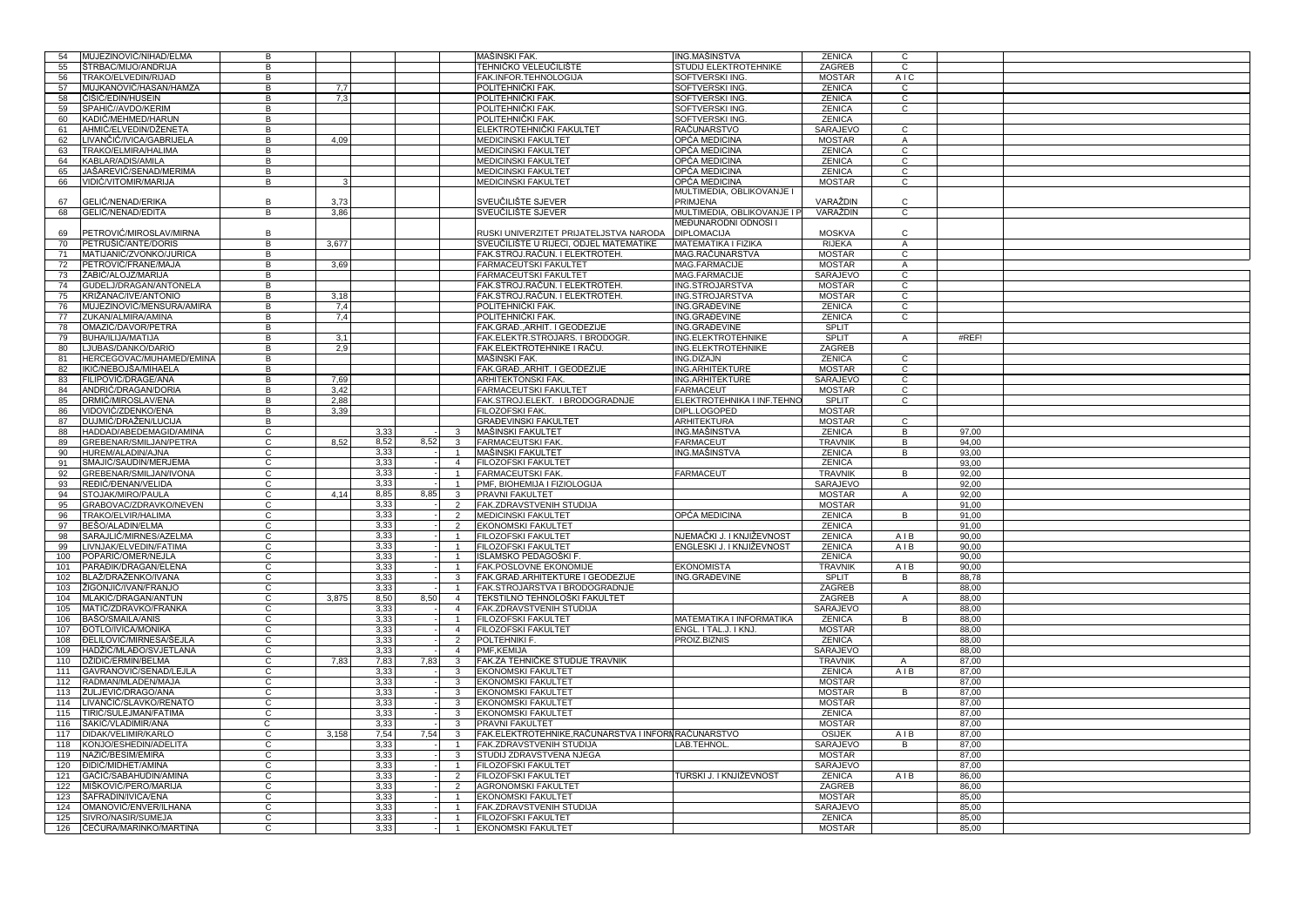|            | PAVLOVIĆ/MILENKA/INES                        | C              |       | 3,33 |                  |                          | <b>FILOZOFSKI FAKULTET</b>                                         |                           | <b>MOSTAR</b>  |                | 85,00 |                                                             |
|------------|----------------------------------------------|----------------|-------|------|------------------|--------------------------|--------------------------------------------------------------------|---------------------------|----------------|----------------|-------|-------------------------------------------------------------|
| 127<br>128 | KALČO/SENAD/ADINA                            | C              |       | 3,33 |                  |                          | FAK.ZDRAVSTVENIH STUDIJA                                           |                           | SARAJEVO       |                | 85,00 |                                                             |
|            |                                              |                |       |      |                  |                          |                                                                    |                           |                |                |       |                                                             |
| 129        | MATKOVIĆ/ŽELJKO/LUKA                         | C              |       | 3,33 |                  | $\overline{2}$           | FAK.ORG. I INFORMATIKE                                             | PRIMJENA INF.TEHNOLIJE    |                | B.             | 82,78 |                                                             |
| 130        | ŠARIĆ/VLADO/MATEA                            |                |       | 3,33 |                  |                          | <b>FILOZOFSKI FAKULTET</b>                                         |                           | <b>MOSTAR</b>  |                | 79,87 |                                                             |
| 131        | TRAKO/KADIR/AMINA                            | C              |       | 3,33 |                  | $\overline{a}$           | <b>EKONOMSKI FAKULTET</b>                                          |                           | <b>ZENICA</b>  | $\overline{A}$ | 78,55 |                                                             |
| 132        | JUKIĆ/PERO/MARTINA                           | C              |       | 3,33 |                  | $\overline{4}$           | <b>GRAFIČKI FAKULTET</b>                                           | ING.GRAĐEVINE             | <b>MOSTAR</b>  | B              | 78,44 |                                                             |
| 133        | PETROVIĆ/DRAGANA/STJEPAN                     | C              | 3,33  | 7,77 | 7,77             | $\overline{2}$           | <b>FAK. ORG. I INFORMATIKE</b>                                     | STUDIJ INF.I POSL.SUSTAVI | ZAGREB         | B              | 78,29 |                                                             |
| 134        | PATKOVIĆ/MUNIR/FATIMA                        | С              |       | 3,33 |                  |                          | METALURŠKO-TEH.FAK                                                 | ING.ZAŠTITE NA RADU       | <b>ZENICA</b>  | B              | 78,26 |                                                             |
|            |                                              |                |       |      |                  |                          |                                                                    |                           |                |                |       |                                                             |
| 135        | MAROS/VJEKOSLAV/TAMARA                       | C              |       | 3,33 |                  | $\overline{2}$           | SVEUČILIŠNI STUDIJ, ODJEL ZA STRUČNE STUDING ELEKTROENERGETIKA     |                           | SPLIT          |                | 73,20 |                                                             |
| 136        | PETROVIĆ/ZDRAVKA/MELANI                      | C              |       | 3,33 |                  | $\overline{4}$           | <b>FILOZOFSKI FAKULTET</b>                                         | ENG.J I KNJIŽEVNOST       | <b>MOSTAR</b>  | $\mathsf{R}$   | 73.18 |                                                             |
| 137        | REBIHIĆ/ELVEDIN/ADNA                         | C              |       | 3,33 |                  |                          | <b>FILOZOFSKI FAKULTET</b>                                         | ENGL.J. I KNJIŽEVNOST     | <b>ZENICA</b>  | AIB            | 69.53 |                                                             |
| 138        | ĐANANOVIĆ/FAHRUDIN/AMINA                     | C              |       | 3,33 |                  |                          | <b>EKONOMSKI FAKULTET</b>                                          |                           | <b>ZENICA</b>  |                | 68.03 |                                                             |
| 139        | PEZIC/EMSAD/SUMEJA                           | C              |       | 3,33 |                  | $5^{\circ}$              | FAK.ZDRAVSTVENIH STUDIJA                                           |                           | SARAJEVO       |                | 64.62 |                                                             |
|            |                                              |                |       | 3,33 |                  |                          |                                                                    |                           |                |                |       |                                                             |
| 140        | PEZIĆ/EMSAD/AIŠA                             | С              |       |      |                  | $\overline{2}$           | MEDICINSKI FAKULTET                                                | OPĆA MEDICINA             | <b>ZENICA</b>  | B              | 61,62 |                                                             |
| 141        | ZLOTRG/ESED/ZERINA                           | C              |       | 3,33 |                  | $\overline{4}$           | EKONOMSKI FAKULTET                                                 |                           | <b>ZENICA</b>  |                | 60,91 |                                                             |
| 142        | RAJKOVIĆ/KRISTIJAN/MARIJA                    | C              | 4.303 | 9.07 | 9,07             | $\overline{4}$           | AGRONOMSKI FAKULTET                                                |                           | ZAGREB         | $\mathsf{A}$   | 60.03 |                                                             |
| 143        | BLAŽEVIĆ/MIRKO/JOSIPA                        | C              |       | 3,33 |                  |                          | SVEUČILIŠTE U ZADRU, KULTURA I TURIZAM                             |                           | ZADAR          |                | 59.47 |                                                             |
| 144        | ŠANTIĆ/IVICA/LORENA                          | C              |       | 3,33 |                  | $\overline{2}$           | <b>FPMOZ</b>                                                       |                           | <b>MOSTAR</b>  | A              | 57,89 |                                                             |
|            |                                              | C              |       |      |                  |                          |                                                                    |                           |                |                |       |                                                             |
| 145        | PATKOVIĆ/MUHEDIN/REFIJA                      |                |       | 3,33 |                  | $\overline{4}$           | <b>FILOZOFSKI FAKULTET</b>                                         |                           | <b>ZENICA</b>  |                | 56,73 |                                                             |
| 146        | AHMIĆ/ALMEDIN/ALMEDINA                       | C.             |       | 3,33 |                  | $\mathbf{1}$             | ISLAMSKO PEDAGOŠKI F.                                              |                           | <b>ZENICA</b>  |                | 55,24 |                                                             |
| 147        | KAFADAR/NIKO/PAULINA                         | C              |       | 3,33 |                  | $\mathbf{4}$             | FAK.KEMIJSKOG INŽINJERSTVA I TEHNOLOGIJE                           |                           | ZAGREB         |                | 53,04 |                                                             |
| 148        | BABIĆ/JOSIP/IRENA                            | C.             |       | 3,33 |                  | 5                        | FAK.ZDRAVSTVENIH STUDIJA                                           |                           | <b>MOSTAR</b>  |                | 51,75 |                                                             |
| 149        | FILIPOVIĆ/IVO/MARIO                          | C.             |       | 3,33 |                  | $\overline{2}$           | PRAVNI FAKULTET                                                    |                           | SPLIT          | B              | 51,31 |                                                             |
|            |                                              |                |       | 3.33 |                  |                          |                                                                    |                           |                |                |       |                                                             |
| 150        | ŠARIĆ/ANĐELKO/HRVOJE                         | C              |       |      |                  | 2                        | <b>PRAVNI FAKULTET</b>                                             |                           | SPLIT          |                | 51,04 |                                                             |
| 151        | ZLOTRG (ENES) ESMA                           | A              | 8.14  | 8,14 | 8,14             | 3                        | <b>FAKULTET ZDRAVSTVENIH STUDIJA</b>                               | <b>FIZIOTERAPIJA</b>      | SARAJEVO       | B,C            |       | NEMA DOKUMANTACIJU ZA B I C                                 |
| 152        | PRANJKOVIĆ/DARKO/LORENA                      | A              | 3,55  | 8,07 | 8,07             | 3                        | KEMIJSKO TEHNOLOŠ.FAKULTET                                         |                           | SPLIT          | C              |       | NEMA DOK.ZA C,                                              |
| 153        | MUŠINOVIĆ/IBRAHIM/EMINA                      | C              |       | 3,33 |                  | 3                        | <b>FILOZOFSKI FAKULTET</b>                                         |                           | <b>ZENICA</b>  |                | 50,45 |                                                             |
|            | MIHALJEVIĆ/ANTO/IVAN                         | C.             |       | 3,33 |                  |                          | <b>EKONOMSKI FAKULTET</b>                                          |                           | <b>MOSTAR</b>  |                | 50,04 | OTAC RAZ.BRANITELJ                                          |
| 154        |                                              |                |       |      |                  |                          |                                                                    |                           |                |                |       |                                                             |
| 155        | BABIĆ/MILENKO/SVJETLANA                      | C.             | 8,083 | 8,08 | 8,08             | 3                        | <b>FARMACEUTSKI FAK</b>                                            | MAG.FARMACIJE             | <b>TUZLA</b>   | AIB            | 49,29 | SESTRA KORISNICA DUGE, 100 % INVALID                        |
| 156        | GREBENAR/PETAR/PAULA                         | C.             |       | 3,33 |                  | 5                        | <b>ZDRAVSTVENI FAKULTET</b>                                        |                           | <b>TRAVNIK</b> |                | 48,11 | OTAC RAZV.BRANITELJ                                         |
| 157        | VARUPA/NAHID/AJLA                            | C.             |       | 3,33 |                  | 3                        | FARMACEUTSKO ZDRAVSTVENI FAK.                                      | <b>STOMATOLOG</b>         | <b>TRAVNIK</b> | B.             | 46,50 | NIJE DEF.ZANIMANJE ZA B, OTAC RAZ.BR.                       |
| 158        | TAHIROVIĆ/ESIB/EDINA                         | C.             |       | 3,33 |                  |                          | <b>EKONOMSKI FAKULTET</b>                                          |                           | <b>ZENICA</b>  |                | 46,31 |                                                             |
|            |                                              | C.             |       |      |                  |                          |                                                                    |                           |                | $\overline{A}$ |       |                                                             |
| 159        | HADŽIĆ/MUSTAFA/AMRA                          |                | 9,07  | 9,07 | 9,07             | 5                        | <b>FILOZOFSKI FAKULTET</b>                                         |                           | SARAJEVO       |                | 45,54 |                                                             |
| 160        | KAVAZOVIĆ/SEAD/BELMA                         | C              | 8,65  | 8,65 | 8,65             | 6                        | STOMATOLOŠKI FAKULTET                                              |                           | SARAJEVO       | $\overline{A}$ | 44,31 | OTAC RAZ.BRANITELJ                                          |
| 161        | HRGOTA/JOZO/MARKO                            | C.             |       | 3,33 |                  |                          | <b>EDUKACIJSKI FAKULTET</b>                                        | PEDAGOGIJA I PSIHOLOGIJA  | <b>TRAVNIK</b> | AIB            | 44,13 | NE MOŽE U A, ZA B NIJE DEF., STUDENT INV.70 %               |
| 162        | TOPALOVIĆ/MUNEVERA/ENVER                     | C              |       | 3,33 |                  | 3                        | SAOBRAĆAJNI FAKULTET                                               |                           | <b>TRAVNIK</b> |                | 43.53 | OTAC RAZ.BRANITELJ                                          |
| 163        | HASKIĆ/SULEJMAN/ALMEDINA                     | C              | 7.3   | 7,30 | 7,30             |                          | <b>EKONOMSKI FAKULTET</b>                                          |                           | <b>ZENICA</b>  | AIB            | 43.45 |                                                             |
| 164        |                                              | C              |       |      |                  | $\overline{2}$           |                                                                    |                           |                |                | 42.46 |                                                             |
|            | LIVANČIĆ/TOMISLAV/JUSTINA                    |                |       | 3,33 |                  |                          | FILOZOFSKI FAKULTET                                                |                           | SPLIT          |                |       |                                                             |
| 165        | /ISKOVIĆ/VJEKOSLAV/ANTONEL/                  | C              |       | 3,33 |                  |                          | FAK.ZDRAVSTVENIH STUDIJA                                           | PRIMALJSTVO               | <b>MOSTAR</b>  | AIB            | 41.48 | PRVA GOD.NE MOŽE U A, PRIMALJSTVO NIJE DEF.ZA B             |
|            | VUKADINOVIĆ/DARKO/ANJA                       |                |       | 3,33 |                  | 3                        | <b>EKONOMSKI FAKULTET</b>                                          |                           | SPLIT          |                | 40.57 |                                                             |
| 166        |                                              | C              |       |      |                  |                          |                                                                    |                           |                |                |       |                                                             |
|            |                                              | C.             |       |      |                  | $\mathbf{\overline{z}}$  |                                                                    |                           |                |                |       |                                                             |
| 167        | BEKTAŠ/SULEJMAN/NEDIM                        |                |       | 3,33 |                  |                          | DIF                                                                | PROF.TJELESNOG ODGOJA     | SARAJEVO       | AIB            | 39,35 | NIJE DOST.PROSJEK ZA A, NIJE DEF.ZA B                       |
| 168        | VULETA/VLADIMIR/GRGUR NIKICA                 | C              |       | 3.33 |                  | $\mathcal{R}$            | <b>GRAFIČKI FAKULTET</b>                                           | ING.GRAF.TEHNOLOGIJA      | ZAGREB         | В              | 39,03 |                                                             |
| 169        | RADMAN/MIRAN/MIHAELA                         | C.             |       | 3,33 |                  | $\overline{a}$           | STOMATOLOŠKI FAKULTET                                              |                           | <b>TRAVNIK</b> |                | 37,78 |                                                             |
| 170        | MUJKIĆ/NEVRES/NIZAMA                         | $\mathsf{A}$   |       |      | 0,00             |                          | FAK.INF.TEHN.                                                      | <b>INF.TEHNOLOGIJE</b>    | <b>TRAVNIK</b> | <b>BIC</b>     | 37,15 | ZA A NE MOŽE 1 GOD.                                         |
| 171        | VULETA/VLADIMIR/ŠIMUN MARKC                  | C              |       | 3,33 |                  |                          | FAKULTET ŠUMARSTVA I DRVNE TEHNOLOGIJE                             |                           | ZAGREB         |                | 37,03 |                                                             |
| 172        |                                              | $\overline{c}$ |       |      |                  | $\overline{2}$           |                                                                    |                           |                |                |       |                                                             |
| 173        | ŽIGONJA/VEHID/FATIMA                         | $\overline{C}$ |       | 3,33 |                  |                          | FAK.ZDRAVSTVENIH STUDIJA                                           |                           | SARAJEVO       |                | 36,91 |                                                             |
|            | JONJIĆ/IVAN/ANTONIO                          |                |       | 3,33 |                  |                          | FILOZOFSKI FAKULTET                                                | ENGL.J. I KNJIŽ.          | <b>SPLIT</b>   | AIB            | 36,04 | OTAC RAZ. BRANITELJ                                         |
| 174        | SMAILKADIĆ/ZLATAN/KENAN                      | $\overline{C}$ |       | 3,33 |                  | 3                        | ZDRAVSTVENI FAKULTET                                               | <b>FIZIOTERAPEUT</b>      | <b>TRAVNIK</b> |                | 33,64 |                                                             |
| 175        | ZRNIĆ/ILIJA/DAJANA                           | C              | 3.65  | 8,20 | 8,20             | 5                        | FAKULTET INFORMACIJSKIH ZNANOSTI                                   | MAG.INF.ZNANOSTI          | ZADAR          | AIB            | 33,25 |                                                             |
| 176        | RAMLJAK/RANKO/MARTINA                        | C              |       | 3,33 |                  | $\overline{4}$           | <b>EKONOMSKI FAKULTET</b>                                          |                           | SPLIT          |                | 31,98 |                                                             |
| 177        | RAMLJAK/RANKO/KATARINA                       | C              |       | 3,33 |                  | 3                        | SVEUČILIŠNI STUDIJ, ODJEL ZA STRUČNE STUDINFORMACIJSKA TEHNOLOGIJ/ |                           | SPLIT          | B              | 30,98 | OTAC RAZV. BRANITELJ                                        |
|            |                                              | $\overline{c}$ |       |      | $\cdot$ $\Gamma$ |                          |                                                                    |                           |                |                |       |                                                             |
| 178        | DŽANANOVIĆ/EKREM/AMILA                       |                |       | 3,33 |                  | $\mathbf{3}$             | <b>EKONOMSKI FAKULTET</b>                                          |                           | <b>ZENICA</b>  |                | 27,38 |                                                             |
| 179        | DŽANANOVIĆ/ENES/HAMID                        | C              |       | 3,33 |                  | $\overline{4}$           | <b>EKONOMSKI FAKULTET</b>                                          |                           | <b>ZENICA</b>  |                | 26,43 |                                                             |
| 180        | MARINČIĆ/VJEKOSLAV/SANDA                     | C              |       | 3,33 |                  |                          | PRAVNI FAKULTET                                                    |                           | <b>MOSTAR</b>  |                | 26,33 |                                                             |
| 181        | SMILJANIĆ/MARINKO/BARBARA                    | $\mathsf{C}$   |       | 3,33 | ा                | $\overline{1}$           | SVEUČILIŠNI ODJEL ZA FORENZIČNE ZNANOST                            |                           | SPLIT          |                | 25,51 |                                                             |
| 182        |                                              | C              | 2.56  | 6,75 | 6,75             | $\overline{2}$           |                                                                    |                           | <b>MOSTAR</b>  |                | 25,43 |                                                             |
|            | PETROVIĆ/ZVJEZDAN/MARIJA                     | C              |       |      |                  |                          | FPMOZ                                                              |                           |                |                |       |                                                             |
| 183        | HASKIĆ/FAHRUDIN/EMAN                         |                |       | 3,33 | $\mathbf{E}$     | $\overline{2}$           | EKONOMSKI FAKULTET                                                 |                           | <b>ZENICA</b>  |                | 24,96 |                                                             |
| 184        | SMAJLOVIĆ/MEVLUDIN/HANA                      | $\overline{c}$ |       | 3,33 | ╦                |                          | FILOZOFSKI FAKULTET                                                |                           | ZENICA         |                | 24,49 | OTAC RAZ. BRANITELJ                                         |
| 185        | TRAKO/SUAD/SUAD                              | $\mathsf{C}$   |       | 3,33 | ਜ                | $\overline{2}$           | <b>EKONOMSKI FAKULTET</b>                                          |                           | TRAVNIK        |                | 24,34 |                                                             |
| 186        | ŽIGONJIĆ/STIPO/ANA                           | C              |       | 3,33 |                  | $\mathbf{1}$             | <b>FILOZOFSKI FAKULTET</b>                                         |                           | <b>MOSTAR</b>  |                | 23,64 |                                                             |
|            |                                              |                |       | 8,02 | 8,02             |                          |                                                                    |                           |                |                |       | POTVRDE O STUDIJU NISU OVJERENE, POREZNA LISTA              |
| 187        |                                              | Α              |       |      |                  | 3                        |                                                                    |                           |                |                |       |                                                             |
|            | MLAKIĆ/MIROSLAV/MATEJ                        |                | 3,516 |      |                  |                          | GRAFIČKI DIZAJN                                                    | <b>GRAFIČKI DIZAJNER</b>  | ZAGREB         | <b>BIC</b>     |       | DOST, A NE MIROVINSKO ILI POSL. ZA C                        |
| 188        | ŠAKIĆ/ZORAN/VEDRANA                          | A              | 3,45  | 7,93 | 7,93             | $\overline{4}$           | FPMOZ                                                              |                           | <b>MOSTAR</b>  |                |       | PROSJEK OCJENA ZA A KATEGORIJU ISPOD KRITERIJA              |
| 189        | OMANOVIĆ/ARMIN/ARMIN                         | A              | 7,54  | 7,54 | 7,54             | $\overline{2}$           | FARMACEUTSKO ZDRAVSTVENI FAKULTET                                  |                           | <b>TRAVNIK</b> |                |       | PROSJEK OCJENA ZA A KATEGORIJU ISPOD KRITERIJA              |
|            |                                              |                |       |      | 0,00             |                          |                                                                    |                           |                |                |       | 1 GODINA NE MOŽE U A KATEGORIJU, NIJE UČENIK                |
| 190        | MURATOVIĆ/AMIR/MAIDA                         | A              |       |      |                  |                          | <b>PRAVNI FAKULTET</b>                                             |                           | <b>TRAVNIK</b> |                |       | <b>GENERAACIJE</b>                                          |
|            |                                              |                |       | 3,33 |                  |                          |                                                                    |                           |                |                |       | ELEKTRONICKI DOKAZ O STUDIJU, POTVRDA O STUDIJU             |
|            |                                              |                |       |      |                  |                          |                                                                    |                           |                |                |       |                                                             |
| 191        | BOBAŠ (VINKO) IVAN                           | Α              |       |      |                  | $\overline{\phantom{a}}$ |                                                                    |                           |                |                |       | NIJE OVJERENA NITI ORIGINAL                                 |
|            |                                              |                |       |      |                  |                          |                                                                    |                           |                |                |       | ELEKTRONIČKI ZAPIS, POTVRDA NIJE VALIDNA, NE VIDI SE        |
|            | UKIĆ/ANTE/ANA                                | B              |       |      |                  |                          |                                                                    |                           |                |                |       | DA LI JE PRVI PUT UPISANA                                   |
| 193        | STRUKAR/ZORAN/MIRNA                          | $\overline{B}$ |       |      |                  |                          |                                                                    |                           |                |                |       | DOKUMENTACIJA O STUDIJU KOPIJA, NIJE OVJERENA               |
|            |                                              |                |       |      |                  |                          |                                                                    |                           |                |                |       |                                                             |
|            |                                              |                |       |      |                  |                          |                                                                    |                           |                |                |       | POTVRDA O STUDIJU NIJE OVJERENA, SAMO                       |
| 194<br>195 | ŠUMAN/VELIMIR/FRANO<br>MATKOVIĆ/DRAGAN/MARIN | В<br>B         | 2.68  |      |                  |                          | FAK.GRAĐ., ARHIT. I GEODEZIJE                                      | ING.GRAĐEVINE             | <b>MOSTAR</b>  |                |       | ELEKTRINIČKI ZAPIS<br>PREŠAO GODINE STAROSTI!!!OTAC RAZ.BR. |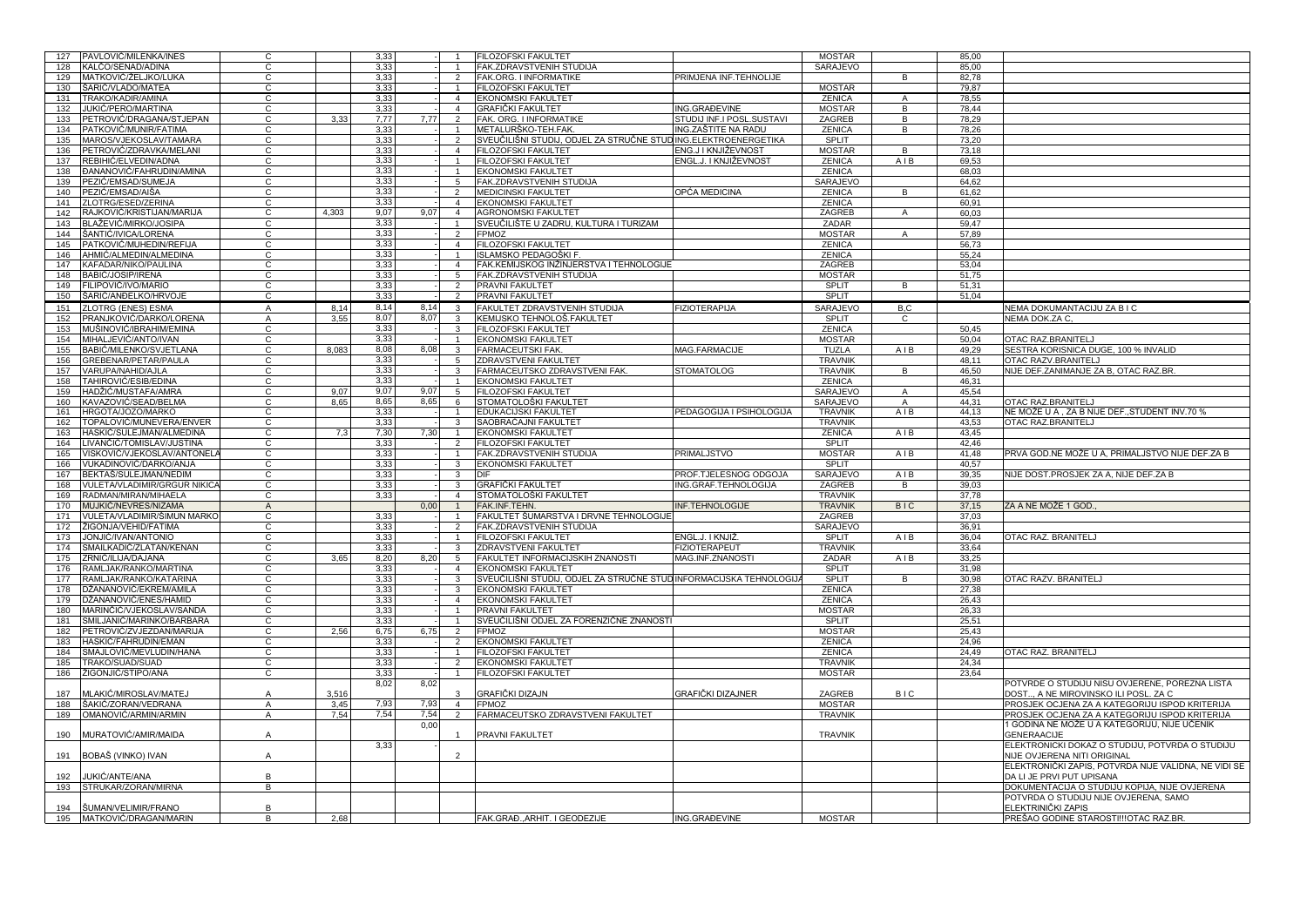| PRVA GODINA NE MOŽE U A, POTVRDA O STUDIJU<br><b>GRAFIČKI FAKULTET</b><br>TEHN.TEHNOLOŠKI<br>ZAGREB<br>#REF!<br>MAROS/ZORAN/MONIKA<br>B<br>$\overline{A}$<br>EL.ZAPIS. NIJE ADEKEKVATNA<br>196<br>B.<br>ZAGREB<br>197<br>RAJIĆ/MARIO/NIKOLA<br><b>FER</b><br>MAG.RAČUNARSTVA<br>$\mathbf{C}$<br>ELEKTRONIČKI ZAPIS .DOK.NIJE OVJERENA<br>3,33<br>POTVRDA O STUDIJU KOPIJA.NIJE OVJERENA, PRIMANJA<br>ŠANTIĆ/SILVESTAR/SARA<br>$\mathbf{C}$<br>SPLIT<br>PO ČLANU DOM.PRELAZE DEF.IZNOS<br>198<br>$\mathcal{D}$<br><b>IEKONOMSKI FAKULTET</b><br>19.33<br>NIJE DEF. ZA B., U C PRELAZI IZNOS PO ČLANU<br>3,33<br>RAJKOVIĆ/MARKO/ANITA<br>$\mathsf{C}$<br>FPMOZ<br>DOMAĆINSTVA<br>199<br><b>MOSTAR</b><br>B<br>$\mathbf{3}$<br>EDUKACIJSKA REHABILITACIJA<br>19.21<br>3,33<br>POTVRDA O STUDIJU SKENIRANA, NIJE OVJERENA, A NE<br>MOŽE U B KATEGORIJU, IZNOS PRIMANJA PO ČLANU<br>KINEZIOLOŠKI FAKULTET<br>BLAŽ/KRISTIJAN/LEONA<br>$\mathbf{C}$<br>SPLIT<br>AIB<br>18.87<br>PRELAZE DOZ.IZNOS<br>200<br>NE MOŽE NI U A NI U B, NEMA KOPIJU OSOBNE NITI ŽIRO<br>3,33<br><b>MOSTAR</b><br>AIB<br>RAČUN<br>BABIĆ/JOSIP/SARA<br>C<br><b>FILOZOFSKI FAKULTET</b><br><b>INF.ZNANOSTI</b><br>48.77<br>201 |  |
|-------------------------------------------------------------------------------------------------------------------------------------------------------------------------------------------------------------------------------------------------------------------------------------------------------------------------------------------------------------------------------------------------------------------------------------------------------------------------------------------------------------------------------------------------------------------------------------------------------------------------------------------------------------------------------------------------------------------------------------------------------------------------------------------------------------------------------------------------------------------------------------------------------------------------------------------------------------------------------------------------------------------------------------------------------------------------------------------------------------------------------------------------------------------------------------------------|--|
|                                                                                                                                                                                                                                                                                                                                                                                                                                                                                                                                                                                                                                                                                                                                                                                                                                                                                                                                                                                                                                                                                                                                                                                                 |  |
|                                                                                                                                                                                                                                                                                                                                                                                                                                                                                                                                                                                                                                                                                                                                                                                                                                                                                                                                                                                                                                                                                                                                                                                                 |  |
|                                                                                                                                                                                                                                                                                                                                                                                                                                                                                                                                                                                                                                                                                                                                                                                                                                                                                                                                                                                                                                                                                                                                                                                                 |  |
|                                                                                                                                                                                                                                                                                                                                                                                                                                                                                                                                                                                                                                                                                                                                                                                                                                                                                                                                                                                                                                                                                                                                                                                                 |  |
|                                                                                                                                                                                                                                                                                                                                                                                                                                                                                                                                                                                                                                                                                                                                                                                                                                                                                                                                                                                                                                                                                                                                                                                                 |  |
|                                                                                                                                                                                                                                                                                                                                                                                                                                                                                                                                                                                                                                                                                                                                                                                                                                                                                                                                                                                                                                                                                                                                                                                                 |  |
|                                                                                                                                                                                                                                                                                                                                                                                                                                                                                                                                                                                                                                                                                                                                                                                                                                                                                                                                                                                                                                                                                                                                                                                                 |  |
|                                                                                                                                                                                                                                                                                                                                                                                                                                                                                                                                                                                                                                                                                                                                                                                                                                                                                                                                                                                                                                                                                                                                                                                                 |  |
|                                                                                                                                                                                                                                                                                                                                                                                                                                                                                                                                                                                                                                                                                                                                                                                                                                                                                                                                                                                                                                                                                                                                                                                                 |  |
|                                                                                                                                                                                                                                                                                                                                                                                                                                                                                                                                                                                                                                                                                                                                                                                                                                                                                                                                                                                                                                                                                                                                                                                                 |  |
|                                                                                                                                                                                                                                                                                                                                                                                                                                                                                                                                                                                                                                                                                                                                                                                                                                                                                                                                                                                                                                                                                                                                                                                                 |  |
| $\mathbf{C}$<br>GUDELJ/JOSIPA/KRISTINA<br>3.33<br><b>MOSTAR</b><br>47.52<br>OBNAVLJA GODINU. STOJI U OPISU POTVRDE<br><b>EKONOMSKI FAKULTET</b><br>202<br>$\overline{a}$                                                                                                                                                                                                                                                                                                                                                                                                                                                                                                                                                                                                                                                                                                                                                                                                                                                                                                                                                                                                                        |  |
| 3,33<br>ELEKTRONIČKI ZAPIS O STUDIJU, NEMA KUĆNE LISTE, IZ                                                                                                                                                                                                                                                                                                                                                                                                                                                                                                                                                                                                                                                                                                                                                                                                                                                                                                                                                                                                                                                                                                                                      |  |
| $\mathsf{C}$<br>SPLIT<br>AIB<br>KRIŽANAC/DALIBOR/JOSIP<br>FAK.ELE, STROJARSTVA I BRODOGRADNJE<br>ING.ELE I INF.TEH.<br>POREZNE DOKAZ O PRIMANJIMA<br>85.00<br>203                                                                                                                                                                                                                                                                                                                                                                                                                                                                                                                                                                                                                                                                                                                                                                                                                                                                                                                                                                                                                               |  |
| 3,33<br>POTVRDA O STUDIJU NIJE OVJERENA, PRVA GODINA 2                                                                                                                                                                                                                                                                                                                                                                                                                                                                                                                                                                                                                                                                                                                                                                                                                                                                                                                                                                                                                                                                                                                                          |  |
| $\mathsf{C}$<br>BERTOVIĆ/MILE/MILENA<br><b>PUT</b><br>85.00<br>204                                                                                                                                                                                                                                                                                                                                                                                                                                                                                                                                                                                                                                                                                                                                                                                                                                                                                                                                                                                                                                                                                                                              |  |
| PREBIVALIŠTE U TRAVNIKU, SLUČAJ POZNAT CENTRU ZA<br>3,33                                                                                                                                                                                                                                                                                                                                                                                                                                                                                                                                                                                                                                                                                                                                                                                                                                                                                                                                                                                                                                                                                                                                        |  |
| $\mathbf{C}$<br>KALČO/FERID/UMA<br>SARAJEVO<br>SOC.RAD, NEDOSTAJE KUĆNA LISTA<br>FAK.ZA KRIMINALISTIKU, KRIMINOLOGIJU I SIGURNOSNE STUDIJE<br>85.00<br>205                                                                                                                                                                                                                                                                                                                                                                                                                                                                                                                                                                                                                                                                                                                                                                                                                                                                                                                                                                                                                                      |  |
| NE MOŽE U A KATEG. PRVA GODINA STUDIJA,<br>3,33                                                                                                                                                                                                                                                                                                                                                                                                                                                                                                                                                                                                                                                                                                                                                                                                                                                                                                                                                                                                                                                                                                                                                 |  |
| $\mathbf{C}$<br>ZADAR<br>JANDRIĆ/FABIJAN/PETRA<br>DOSTAVLJEN ELEKTR.ZAPIS, A NE TRAŽENA POTVRDA<br>206<br><b>EKONOMSKI FAKULTET</b><br>$\overline{A}$<br>85.00                                                                                                                                                                                                                                                                                                                                                                                                                                                                                                                                                                                                                                                                                                                                                                                                                                                                                                                                                                                                                                  |  |
| 3,33<br>DOSTAVLJ.POTVRDA O STUDIJU NIJE ORIGINAL, NITI                                                                                                                                                                                                                                                                                                                                                                                                                                                                                                                                                                                                                                                                                                                                                                                                                                                                                                                                                                                                                                                                                                                                          |  |
| PMF<br>TUZLA<br>C<br><b>OVJERENA KOPIJA</b><br><b><i><u>DIDIC/JASMIN/HANA</u></i></b><br>85,00<br>207                                                                                                                                                                                                                                                                                                                                                                                                                                                                                                                                                                                                                                                                                                                                                                                                                                                                                                                                                                                                                                                                                           |  |
| $\overline{c}$<br>3.33<br>ZAHIROVIĆ/ELVIR/AJNA<br>KARL-FRANZS UNIVERZITAT<br>GRAZ<br>NEDOSTAJE KUĆNA LISTA, 1 GODINA 2 X<br>85.00<br>208                                                                                                                                                                                                                                                                                                                                                                                                                                                                                                                                                                                                                                                                                                                                                                                                                                                                                                                                                                                                                                                        |  |
| 3.33                                                                                                                                                                                                                                                                                                                                                                                                                                                                                                                                                                                                                                                                                                                                                                                                                                                                                                                                                                                                                                                                                                                                                                                            |  |
| NIJE DOST.PROSJEK ZA A. ZA C DOSTAVLJENE POTVRDE                                                                                                                                                                                                                                                                                                                                                                                                                                                                                                                                                                                                                                                                                                                                                                                                                                                                                                                                                                                                                                                                                                                                                |  |
| PRANJKOVIĆ/DARKO/LORENA<br>C<br>KEMIJSKO TEHNOLOŠKI FAKULTET<br>SPLIT<br>209<br>$\mathbf{3}$<br>87.00<br>IZ POREZNE.A POTREBNO MIO ILI POSLODAVAC<br>A                                                                                                                                                                                                                                                                                                                                                                                                                                                                                                                                                                                                                                                                                                                                                                                                                                                                                                                                                                                                                                          |  |
| OTAC IMA ČEK MIROVINE. ZA MAJKU I BRATA<br>3.33                                                                                                                                                                                                                                                                                                                                                                                                                                                                                                                                                                                                                                                                                                                                                                                                                                                                                                                                                                                                                                                                                                                                                 |  |
| DOSTAVLJENE POTVRDE IZ POREZNE 2020. A NE                                                                                                                                                                                                                                                                                                                                                                                                                                                                                                                                                                                                                                                                                                                                                                                                                                                                                                                                                                                                                                                                                                                                                       |  |
| PLAVČIĆ/VLADO/FRANCISKA<br>$\mathsf{C}$<br>SPLIT<br><b>EKONOMSKI FAKULTET</b><br>87.00<br><b>MIROVINSKO</b><br>3<br>210                                                                                                                                                                                                                                                                                                                                                                                                                                                                                                                                                                                                                                                                                                                                                                                                                                                                                                                                                                                                                                                                         |  |
| 3,33<br>OTAC DOSTAVIO POTVRDU IZ POREZNE, A NE MIO ILI                                                                                                                                                                                                                                                                                                                                                                                                                                                                                                                                                                                                                                                                                                                                                                                                                                                                                                                                                                                                                                                                                                                                          |  |
| C<br>R<br><b>ZENICA</b><br>POSLODAVAC<br>ČERIM/FAHRUDIN/AJNA<br><b>MEDICINSKI FAKULTET</b><br>ZDRAVSTVENA NJEGA<br>88.00<br>211<br>$\overline{a}$                                                                                                                                                                                                                                                                                                                                                                                                                                                                                                                                                                                                                                                                                                                                                                                                                                                                                                                                                                                                                                               |  |
| POTVRDA O STUDIJU PROSJEKU OCJENA NISU OVJERENE<br>8,36<br>8,36                                                                                                                                                                                                                                                                                                                                                                                                                                                                                                                                                                                                                                                                                                                                                                                                                                                                                                                                                                                                                                                                                                                                 |  |
| NITI SU ORIGINALI, NEDOSTAJE KUĆNA LISTA, DOKAZI O                                                                                                                                                                                                                                                                                                                                                                                                                                                                                                                                                                                                                                                                                                                                                                                                                                                                                                                                                                                                                                                                                                                                              |  |
| PRIMANJIMA IZ POREZNE A NE MIO ILI POSLODAVAC                                                                                                                                                                                                                                                                                                                                                                                                                                                                                                                                                                                                                                                                                                                                                                                                                                                                                                                                                                                                                                                                                                                                                   |  |
| <b>GRAFIČKI FAKULTET</b><br><b>ZENICA</b><br>AIB<br>212 KRIŽANAC//DALIBOR/VANJA<br>C<br>3,77<br>88.00<br>DIZAJN GRAF.PROIZVODA<br>$\overline{a}$                                                                                                                                                                                                                                                                                                                                                                                                                                                                                                                                                                                                                                                                                                                                                                                                                                                                                                                                                                                                                                                |  |
| 3,33<br>PRELAZI GODINE STAROSTI 1996.G., NEMAJU ZA C                                                                                                                                                                                                                                                                                                                                                                                                                                                                                                                                                                                                                                                                                                                                                                                                                                                                                                                                                                                                                                                                                                                                            |  |
| $\mathsf{C}$<br>FPMOZ<br><b>MOSTAR</b><br>BUZUK/NEDELJKO/NEVEN<br>88.00<br>DOSTAVLJENU POTPUNU DOKUM.<br>213<br>$\boldsymbol{\Lambda}$                                                                                                                                                                                                                                                                                                                                                                                                                                                                                                                                                                                                                                                                                                                                                                                                                                                                                                                                                                                                                                                          |  |
| 8.11<br>TRAKO/MIRNES/HATA<br>$\mathbf{C}$<br>3.58<br>8.11<br>FAK.ZA TURSKI JEZIK I KNJIŽEVNOST<br><b>TURSKA, BOLUM</b><br>PRELAZI GODINE STAROSTI<br>214<br>6<br>92.00<br>$\overline{A}$                                                                                                                                                                                                                                                                                                                                                                                                                                                                                                                                                                                                                                                                                                                                                                                                                                                                                                                                                                                                        |  |
| C<br>3,33<br><b>FPMOZ</b><br><b>MOSTAR</b><br>$\overline{4}$<br>NEDOSTAJE DOKAZ O PRIMANJU ZA OCA IZ MIO ILI                                                                                                                                                                                                                                                                                                                                                                                                                                                                                                                                                                                                                                                                                                                                                                                                                                                                                                                                                                                                                                                                                    |  |
| 215 GELIĆ/VINKO/ANTONELA<br>93.00<br>POSLODAVAC,                                                                                                                                                                                                                                                                                                                                                                                                                                                                                                                                                                                                                                                                                                                                                                                                                                                                                                                                                                                                                                                                                                                                                |  |
| 3,33                                                                                                                                                                                                                                                                                                                                                                                                                                                                                                                                                                                                                                                                                                                                                                                                                                                                                                                                                                                                                                                                                                                                                                                            |  |
| C<br>RAJIĆ-MIŠKOVIĆ/MARINKO/MATE.<br><b>TRAVNIK</b><br>FAK.ZDRAVSTVENIH STUDIJA<br>60.62<br>OTAC RAZV.BRANITELJ.NEDOSTAJE DOK.ZA MAJKU IZ MIO<br>216                                                                                                                                                                                                                                                                                                                                                                                                                                                                                                                                                                                                                                                                                                                                                                                                                                                                                                                                                                                                                                            |  |
| 8.13<br>8.13<br>POTVRDA ZA OCA O PRIMANJIMA IZ POREZNE A NE MIO ILI                                                                                                                                                                                                                                                                                                                                                                                                                                                                                                                                                                                                                                                                                                                                                                                                                                                                                                                                                                                                                                                                                                                             |  |
| MATIĆ/JOZO/KREŠIMIR<br>$\mathbf{C}$<br>3.6<br>FAK.ELEKTROTEHNIKE,RAČUNARSTVA I INFORNING.RAČUNARSTVA<br>OSIJEK<br>AIB<br>POSLODAVAC<br>$\mathbf{3}$<br>90.00<br>217                                                                                                                                                                                                                                                                                                                                                                                                                                                                                                                                                                                                                                                                                                                                                                                                                                                                                                                                                                                                                             |  |
| DOSTAVLJENA DOK. IZ POREZNE ZA 2020, A NE IZ<br>3,33                                                                                                                                                                                                                                                                                                                                                                                                                                                                                                                                                                                                                                                                                                                                                                                                                                                                                                                                                                                                                                                                                                                                            |  |
| C<br><b>OSIJEK</b><br>PREHRAMBENO-TEHNOLOŠKI FAKULTET<br>BOŠNJAK-MATIČ/MIROSLAV/MARI<br>92.00<br><b>IMIROVINSKOG</b><br>218                                                                                                                                                                                                                                                                                                                                                                                                                                                                                                                                                                                                                                                                                                                                                                                                                                                                                                                                                                                                                                                                     |  |
| <b>IPRANJKOVIĆ DAMIR</b><br>DOKUMENTACIJA PREDANA NAKON ISTEKA ROKA<br>219                                                                                                                                                                                                                                                                                                                                                                                                                                                                                                                                                                                                                                                                                                                                                                                                                                                                                                                                                                                                                                                                                                                      |  |

**Pouka o pravnom lijeku**: Žalbe se podnose na protokolu Općine Vitez putem Povjerenstva/Komisije za stipendije u roku od 8 dana od dana objavljivanja<br>Preliminarne rang liste na web stranici i oglasnoj ploči Općine Vitez.

Studenti od broja 1. do 150. na preliminarnoj listi ispunjavanju uvjete i kvalificirali su se za općinsku stipendiju. Studenti od rednog broja 151. i dalje nisu ostvarili dovoljan broj bodova, te imaju mogućnost uputiti ža Obavijest o datumu i vremenu potpisivanja ugovora biti će objavljena na web stranici Općine Vitez i na web stranici Radio Viteza nakon donošenja Konačne rang liste stipendista Općine Vitez za 2021,2022.g.

*POVJERENSTVO/KOMISIJA*

*Katica Iličić-Radman Zenaida Varupa Ana-Marija Omazić*